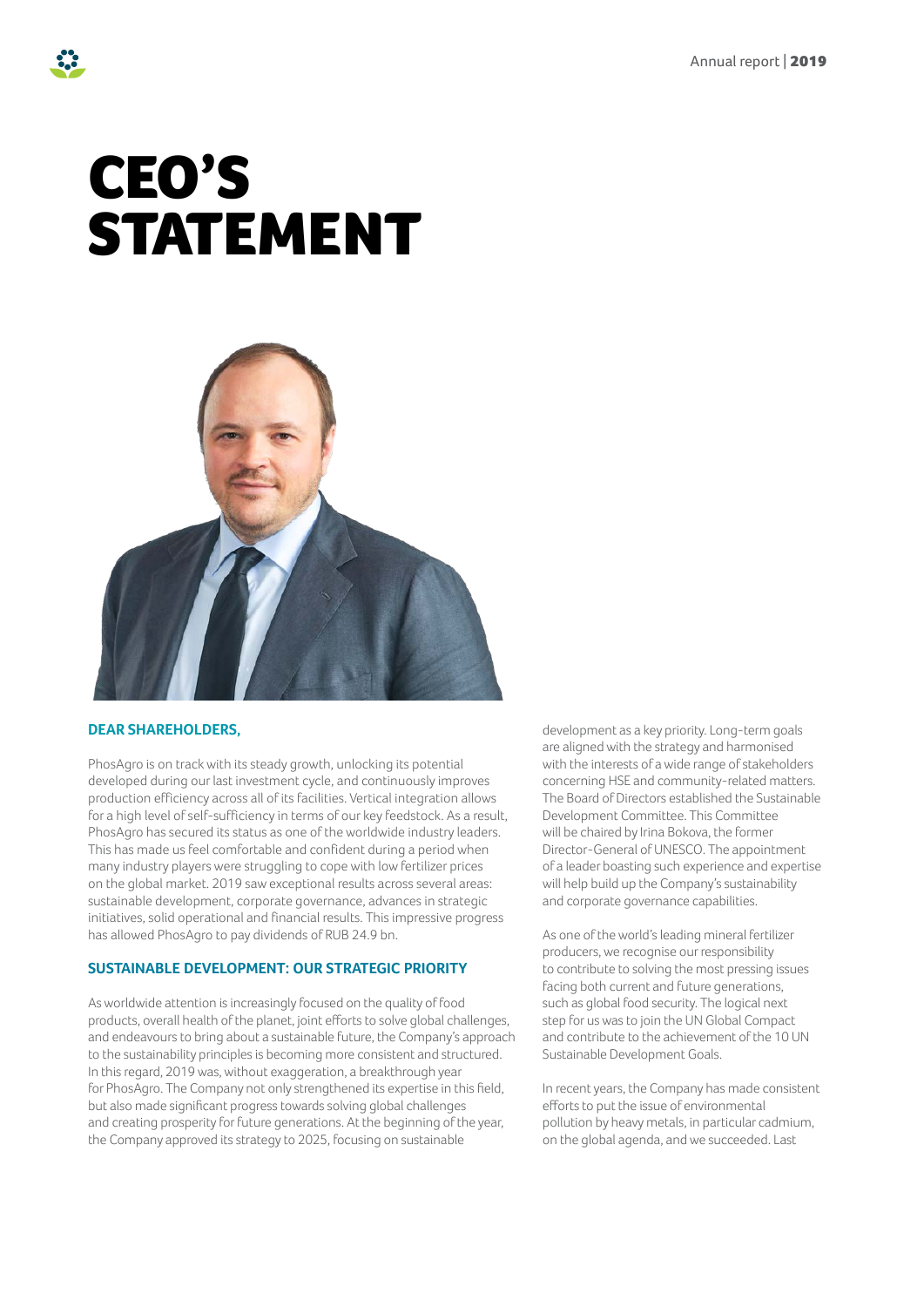# **102-14**

year, we achieved an important milestone – regulation of mineral fertilizers containing a high level of cadmium or other harmful impurities. In May 2019, the EU resolved to restrict the amount of cadmium in phosphate fertilizers continentwide. This historic move was supported by the UN, which recommends that all countries follow the EU's example. The policy will come into force in 2022. The long-term consequences of this decision will echo throughout the world, and represent a considerable contribution to ensuring the health of current and future generations. PhosAgro, whose products meet the strictest ecological safety requirements, welcomes these decisions. The Company will continue to improve its product offering and share knowledge and experience with partners from other countries, who are involved in the global food production chain and committed to the sustainable and holistic development of our world.

In addition, the Company is one of the key players developing and promoting the Green Standard in Russia. Eco-friendly agricultural products, which will include organic crops, food and mineral fertilizers, will subsequently be exported to international markets, providing high-quality food to the whole world.

#### **RECORD HIGH OPERATIONAL AND FINANCIAL RESULTS**

Driven by the strategy to 2020, the Company has consistently demonstrated record operational results in the challenging market environment. These results translate into strong financial performance and growing dividends for our shareholders.

In terms of production, we have hit all of our targets: we increased output, cut costs and made further progress in improving our self-sufficiency in key raw materials.

In 2019, fertilizer output stood at more than 9.5 mt, precisely in line with the Company's guidance. This a record figure for the Company. Our flexible sales policy helped us increase shipments to our core markets in 2019. Sales in the Russia and the CIS rose by over 10%, exceeding 3 mt, while in Europe they expanded by 28% to over 2.6 mt. As a result, these markets accounted for more than 32% and 28% of our supplies, respectively.

Company revenue grew by 6.3%, totalling USD 3.8 bn. EBITDA rose by 0.9% to reach USD 1.2 bln with an impressive EBITDA margin of 30.5%. The robust production capacity enabled by the strategy to 2020 allows the Company to generate sustainable and high cash flow. This gives us the ability to invest in development projects, reduce debt and pay generous dividends to shareholders. In the past year, the Annual General Meeting approved a new dividend policy, allocating more than 75% of FCF to dividends. This step enhances the investment case of PhosAgro, resulting in a more diverse portfolio of investors and facilitating future market cap growth. Over the past year, we have also taken steps to strengthen the Company's financial position, with net debt to EBITDA ratio decreasing to 1.7x by the end of the year. The revision of PhosAgro's credit rating outlook to 'stable' is an important confirmation of the Company's impressive performance. Currently, the Company has investment-grade credit ratings from the three rating agencies, with the stable outlook.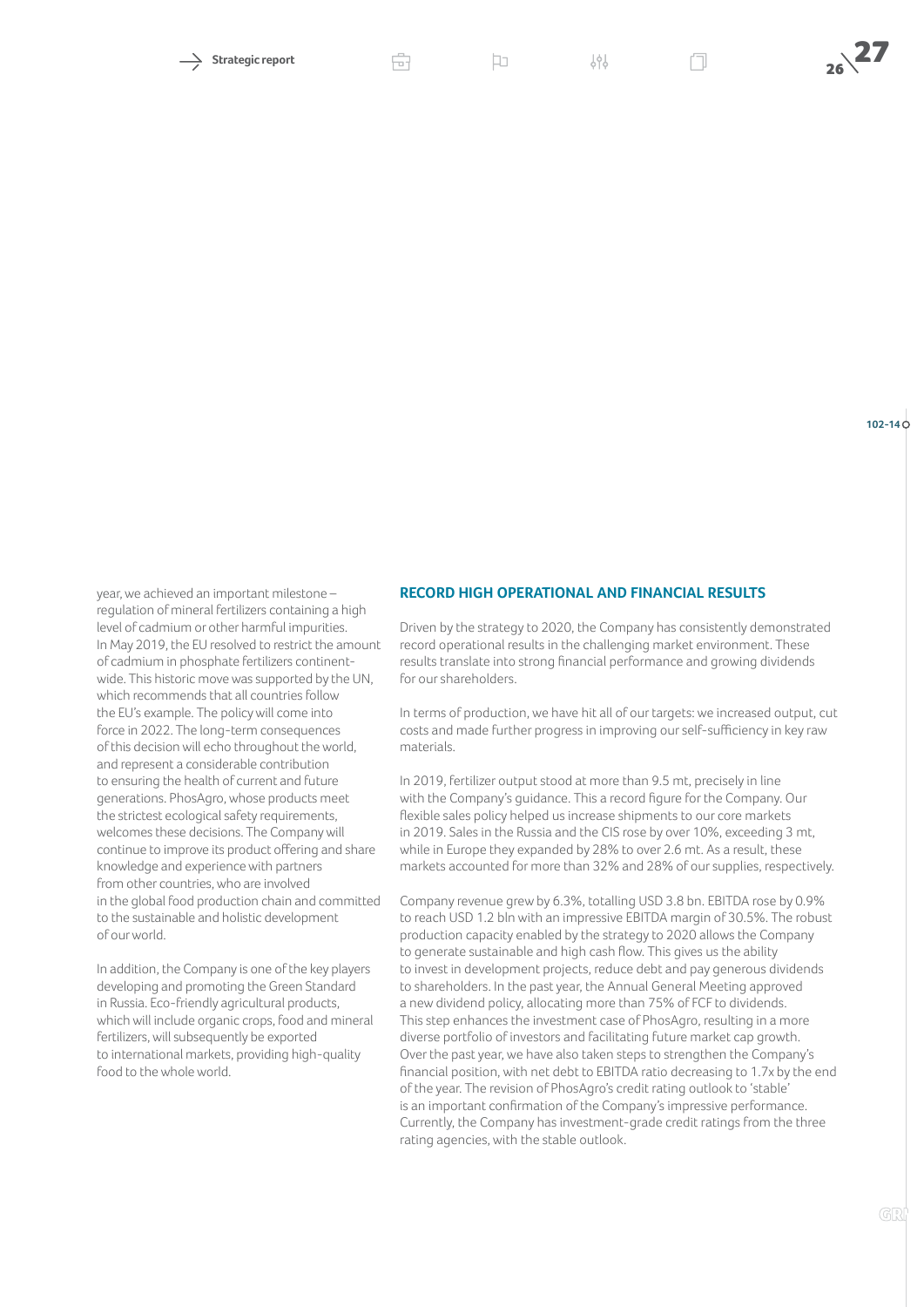# **VERTICAL INTEGRATION AND LOW PRODUCTION COSTS**

Vertical integration is one of the most important competitive advantages we possess. The Company, as one of the leading global lowcost fertilizer producers, continues to explore new ways to leverage its strengths. Over the reporting year, we managed to increase the output of key raw materials and semi-finished products. Alongside this, we managed to improve selfsufficiency in key feedstock, bringing it to almost 90% for sulphuric acid and ammonia. Today, few of the industry's global players can boast the same level of vertical integration as PhosAgro. Despite the challenging market environment, where market prices for some mineral fertilizers were approaching productions costs, the Company continued to stick to its targets and plans.

We successfully completed our previous large-scale investment cycle in 2019: we put on stream three major projects to increase our self-sufficiency in feedstock. These facilities were launched at the Cherepovets site. The 135 ktpa nitric acid plant became operational in the Q4 2019. By the end of 2020, we will be able to see a 25% growth in this type of feedstock. The next facility to be launched, a 300 ktpa new ammonium sulphate production line, will also contribute to our self-sufficiency. Previously, the Company had purchased all feedstock on the market. These new facilities meet 60% of our needs for this raw material. We can now feel comfortable in the market and reduce the purchasing price of the remaining volume. The third project, a 1.1 mt sulphuric acid production line, is intended to replace the volumes currently purchased from third parties. We also increased our self-sufficiency in nitric acid and benefited from additional energy and environmental effects, as we use steam from this facility.

# **OUTLOOK**

It is already obvious that 2020 will be a stress test for individual industries and the global economy as a whole. In these turbulent times, we need to engage in a dialogue, creating joint efforts to find effective solutions to these global challenges. Trading relationships and entrepreneurship have intertwined our world more than ever. Leading Russian companies, particularly PhosAgro, have the necessary capabilities, expertise and experience to bring about a more holistic and sustainable world.

I would like to extend my gratitude to all of our stakeholders, first of all, employees and contractors, who have contributed to delivering both the 2025 strategy targets, and the impressive 2019 results. I am convinced that we will go from strength to strength over the coming year.

#### **Andrey A. Guryev,**

Chief Executive Officer and Chairman of the Management Board.